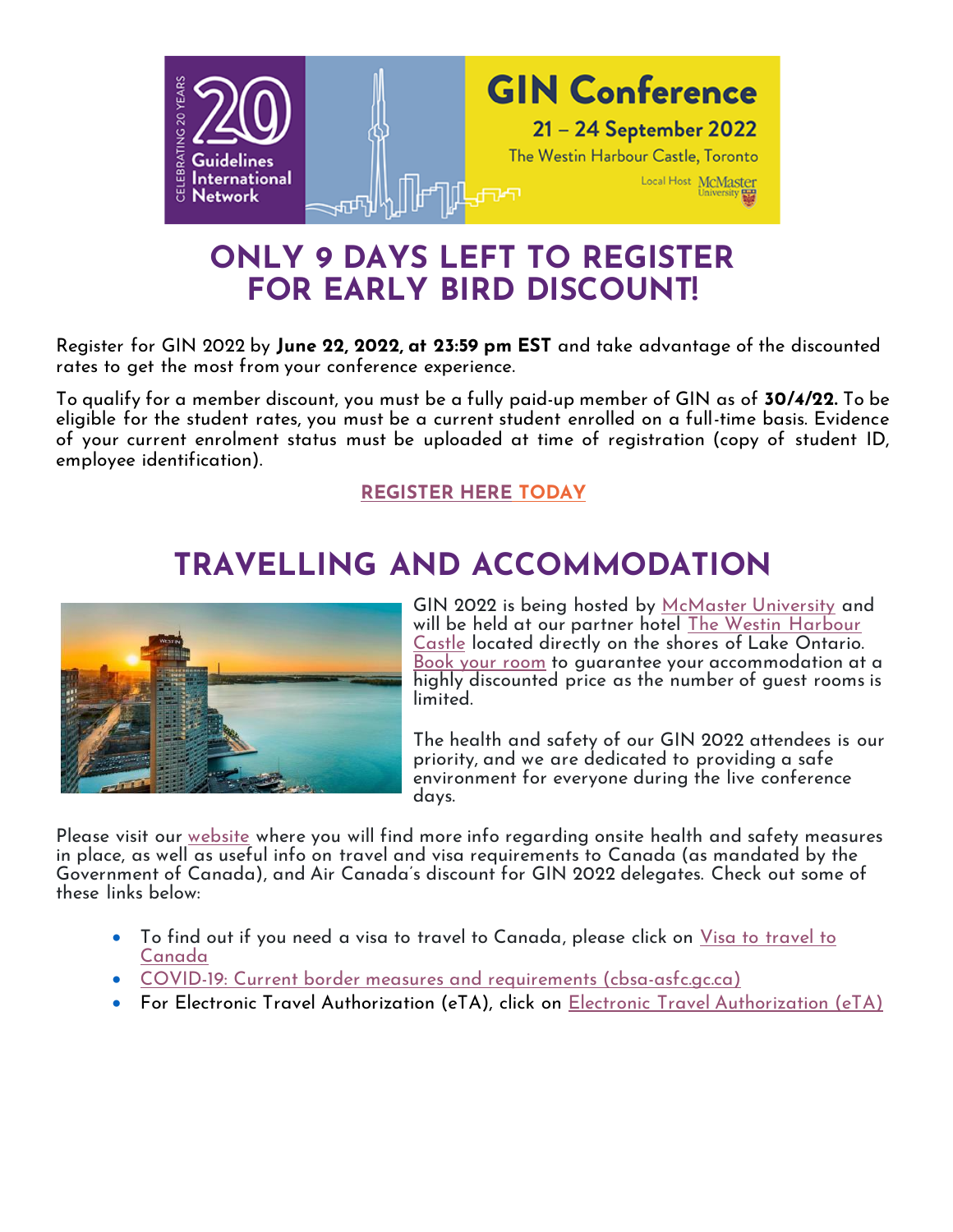

## **CONFERENCE PROGRAM**

Our [2022 Scientific Committee](https://g-i-n.net/conference_2022/gin-conference-programme/scientific-committee/) will deliver a diverse and comprehensive conference program that will provide you with all the latest information in Guideline development and implementation in line with our theme of **"Making Health Choices Transparent, Equitable and Efficient"**

There really is an extremely broad range of topics up for discussion.



| GIN 2022 Preliminary Program at a Glance                    |                                       |                                           |                                                                  |                                                                            |                                                                            |
|-------------------------------------------------------------|---------------------------------------|-------------------------------------------|------------------------------------------------------------------|----------------------------------------------------------------------------|----------------------------------------------------------------------------|
| Updated on May 12th, 2022                                   |                                       |                                           |                                                                  |                                                                            |                                                                            |
|                                                             | Tuesday                               | Wednesday                                 | Thursday                                                         | Friday                                                                     | Saturday                                                                   |
|                                                             | 20 September                          | 21 September                              | 22 September                                                     | 23 September                                                               | 24 September                                                               |
|                                                             | <b>INGUIDE Training</b><br>(Half Day) | <b>INGUIDE Training</b>                   | <b>GIN Conference</b>                                            |                                                                            |                                                                            |
| 8:00<br>8:15<br>8:30<br>8:45                                |                                       | <b>GIN Pre-Conference Courses</b>         |                                                                  |                                                                            |                                                                            |
| 9:00<br>9:15<br>9:30<br>9:45<br>10:00<br>10:15              |                                       |                                           | Welcome /<br><b>Opening Plenary</b><br>08:30 - 10:30             | <b>Plenary 3</b><br>09:00 - 11:00                                          | <b>Meeting / Oral Presentations /</b><br><b>Workshops</b><br>09:00 - 10:30 |
| 10:30<br>10:45                                              |                                       |                                           | Break 10:30 - 11:00                                              |                                                                            | Break 10:30 - 11:00                                                        |
| 11:00<br>11:15                                              |                                       |                                           | <b>Meeting/</b>                                                  | Break 11:00 - 11:30                                                        |                                                                            |
| 11:30<br>11:45<br>12:00<br>12:15<br>12:30<br>12:45          |                                       |                                           | <b>Oral Presentations /</b><br><b>Workshops</b><br>11:00 - 12:30 | <b>Meeting / Oral Presentations /</b><br><b>Workshops</b><br>11:30 - 13:00 | Plenary 5/<br><b>Closing Remarks</b><br>11:00 - 13:00                      |
| 13:00<br>13:15<br>13:30<br>13:45<br>14:00                   |                                       |                                           | Lunch<br>12:30 - 14:00                                           | Lunch<br>13:00 - 14:30                                                     |                                                                            |
| 14:15<br>14:30<br>14:45<br>15:00<br>15:15<br>15:30<br>15:45 |                                       |                                           | Plenary 2<br>14:00 - 16:00                                       | Plenary 4<br>14:30 - 16:30                                                 | <b>Networking Time</b>                                                     |
| 16:00<br>16:15                                              |                                       |                                           | Break 16:00 - 16:30                                              |                                                                            |                                                                            |
| 16:30<br>16:45                                              |                                       |                                           | <b>Meeting / Oral Presentations /</b>                            | Break 16:30 - 17:00                                                        |                                                                            |
| 17:00<br>17:15<br>17:30<br>17:45<br>18:00                   |                                       | <b>GIN AGM</b><br>17:00 - 18:30           | <b>Workshops</b><br>16:30 - 18:00                                | <b>Meeting / Oral Presentations /</b><br><b>Workshops</b><br>17:00 - 18:30 |                                                                            |
| 18:15<br>18:30<br>18:45<br>19:00<br>19:15                   |                                       | <b>Welcome Reception</b><br>18:30 - 20:00 |                                                                  |                                                                            |                                                                            |
| 19:30<br>19:45<br>20:00<br>20:15<br>20:30<br>20:45          |                                       |                                           |                                                                  | <b>Networking Dinner</b><br>19:30 - 21:00                                  |                                                                            |

(Program at a Glance - Subject to change – Full program will be published on the website soon)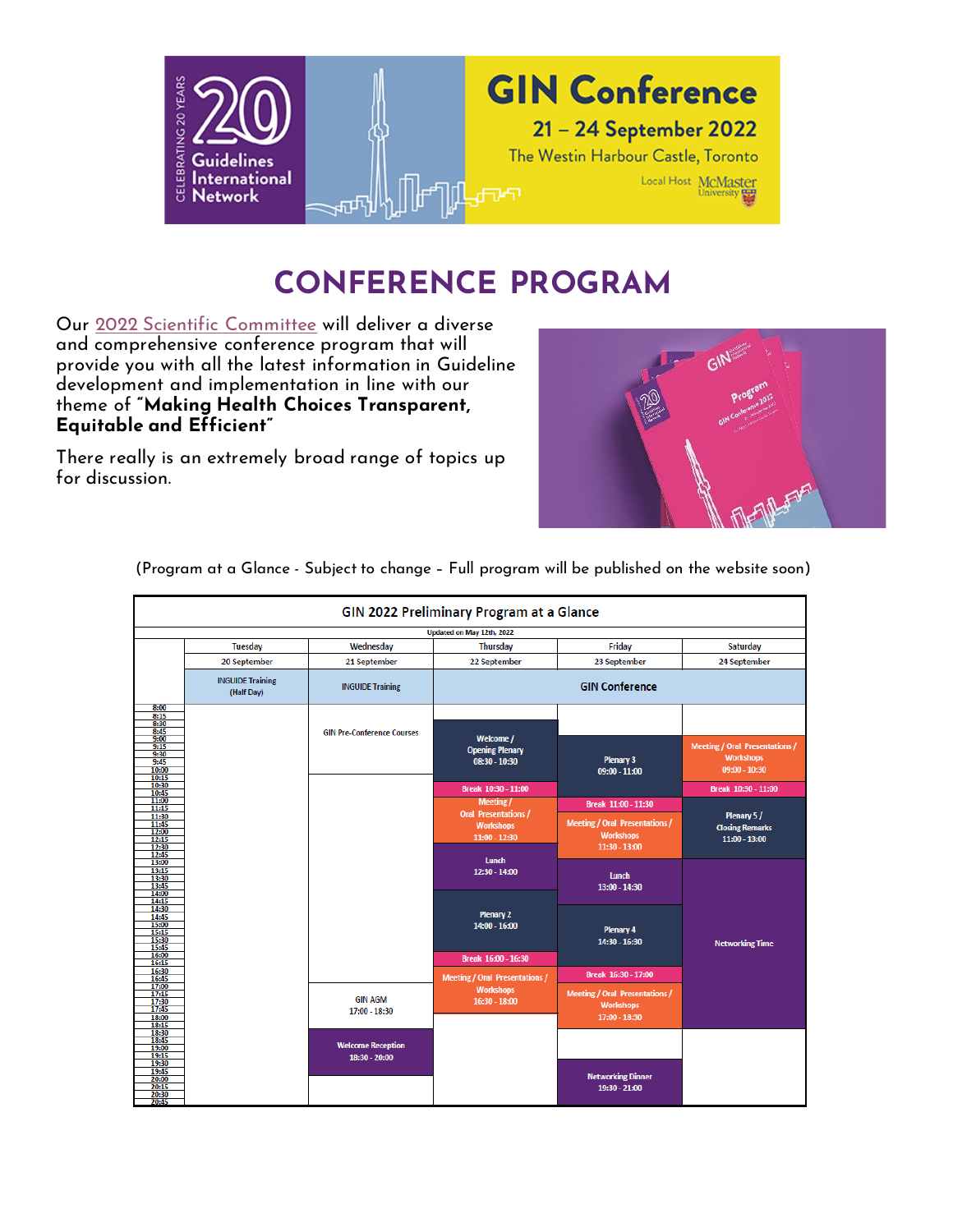

## **BOOK YOUR PRE-CONFERENCE COURSE TODAY!**

Our courses will be held on September 21 and can also be booked as standalone events if you aren't attending the conference.

Click on "REGISTER HERE" below to book the course of your choice and to book your place at the conference taking place in Toronto from 21 to 24 September 2022.

### **[REGISTER HERE](https://icsevents.eventsair.com/gin2022/ginlanding/Site/Register)**

For more information about the pre-conference course themes, facilitators and rates, please check our website at **[GIN 2022.](https://g-i-n.net/wp-content/uploads/2022/04/Website-info.pdf)**

## **MEET OUR PLENARY SPEAKERS**

We are thrilled to have, among our experienced speakers, **Marge Reinap,** who is leading the work on Evidence for Policy Development under the Division of Country Health Policies and Programs at the [WHO](https://www.who.int/) Regional Office for Europe since 2022 and **Nicola Magrini**, a medical doctor with a specialty in Clinical Pharmacology and who is currently the Director General of AIFA – [the Italian](https://www.aifa.gov.it/en/)  [Medicines Agency.](https://www.aifa.gov.it/en/)

You can read more about them and all our other speakers and their accomplishments [HERE.](https://g-i-n.net/conference_2022/gin-conference-programme/plenary-speakers/)

**Marge Reinap Nicola Magrini** 





## **GIN 2022 CONFIRMED SPONSORS**

This year we are offering you a customised approach to better suit your needs and expectations.

Our sponsors & exhibitors play an integral part in our event so if your organisation is interested in being involved this year, please view our <u>[sponsorship brochure](https://g-i-n.net/wp-content/uploads/2022/04/GIN-2022-Sponsorship-Brochure-6-Apr-2022-V1.0.pdf) h</u>ere.